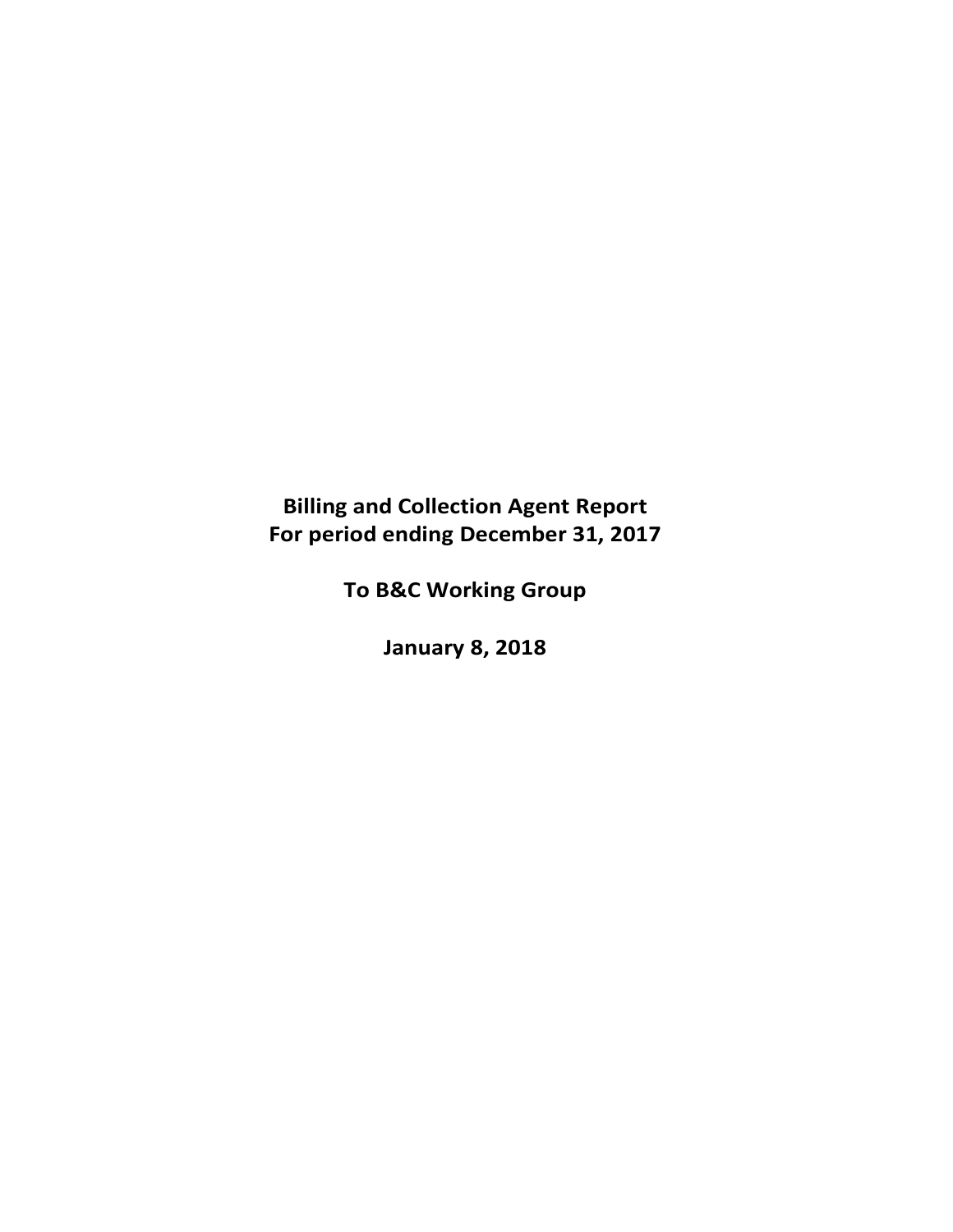## **NANPA FUND STATEMENT OF FINANCIAL POSITION December 31, 2017**

#### **Assets**

| Cash in bank                                     |            | \$<br>4,929,433 |
|--------------------------------------------------|------------|-----------------|
| Receivables                                      |            |                 |
| Receivable from US Carriers                      | 230,307    |                 |
| Receivable from Canada                           |            |                 |
| Receivable from Caribbean countries              | 17,868     |                 |
| Receivables forwarded to Treasury for collection | 39,241     |                 |
| Allowance for uncollectible accounts             | (105, 300) | 182,116         |
| <b>Total assets</b>                              |            | 5,111,549       |
| Less: Accrued liabilities                        |            |                 |
| Welch LLP                                        | 28,410     |                 |
| <b>NEUSTAR Pooling 1K Block</b>                  | 297,648    |                 |
| <b>NEUSTAR NANP Administration</b>               | 187,332    |                 |
| Data Collection Agent - USAC                     | 6,237      | (519, 627)      |
| <b>Fund balance</b>                              |            | 4,591,922       |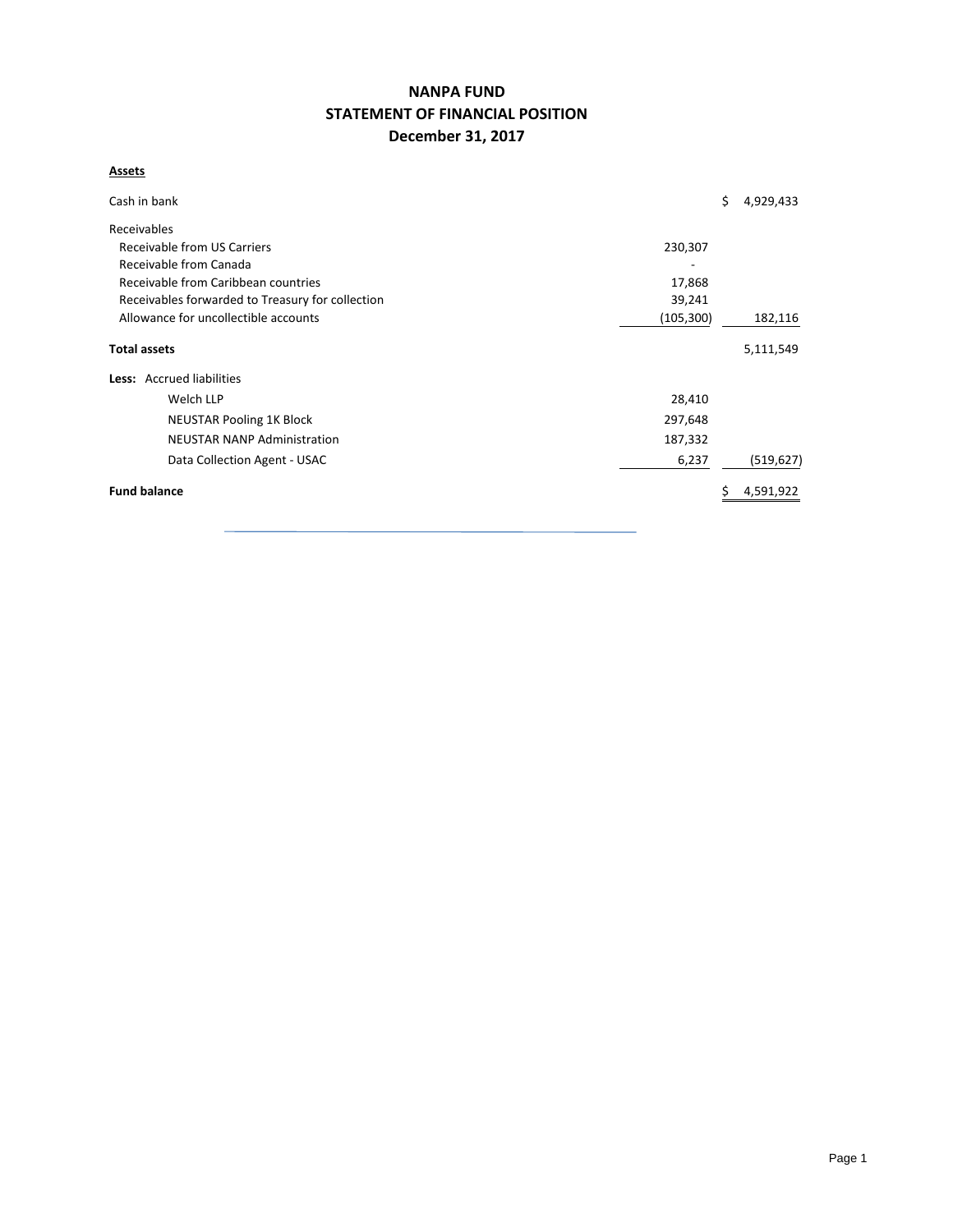#### **NANP FUND FORECASTED STATEMENT OF CHANGES IN FUND BALANCE OCTOBER 2017 TO SEPTEMBER 2018**

|                                                       |            |                        | Actual                 |                        | <b>Budget</b>          |                        |                        |                        |                        |                        |                      |                      |                     |                     |                   | Variance between                               |
|-------------------------------------------------------|------------|------------------------|------------------------|------------------------|------------------------|------------------------|------------------------|------------------------|------------------------|------------------------|----------------------|----------------------|---------------------|---------------------|-------------------|------------------------------------------------|
|                                                       |            | Oct-17                 | <b>Nov-17</b>          | <b>Dec-17</b>          | Jan-18                 | Feb-18                 | Mar-18                 | Apr-18                 | <b>May-18</b>          | <b>Jun-18</b>          | <b>Jul-18</b>        | <b>Aug-18</b>        | $Sep-18$            | <b>Total</b>        | <b>Budget</b>     | forecasted results and<br>budget at Sept 30/18 |
| Revenue                                               |            |                        |                        |                        |                        |                        |                        |                        |                        |                        |                      |                      |                     |                     |                   |                                                |
| <b>International Contributions</b>                    |            |                        |                        |                        |                        |                        |                        |                        |                        |                        |                      |                      |                     |                     |                   |                                                |
| Canada<br>Caribbean countries                         | (1)        | 19,433<br>24,429       | 9,716                  | 9,717                  | 9,717                  | 9,716                  | 9,716                  | 9,716                  | 9,716<br>$\sim$ $\sim$ | 9,716                  | 9,716                | 9,717                |                     | 116,596             | 116,596<br>24,429 |                                                |
| <b>Total International Contributions</b>              | (1)        | 43,862                 | $\sim$<br>9,716        | $\sim$<br>9,717        | 9,717                  | 9,716                  | 9,716                  | 9,716                  | 9,716                  | 9,716                  | 9,716                | 9,717                | $\sim$              | 24,429<br>141,025   | 141,025           |                                                |
| Domestic Contributions - US carriers                  | (1)        | 5,718,956              | 184,162                | 183,850                | 184,501                | 184,501                | 184,501                | 184,501                | 184,501                | 184,501                | 184,501              | 184,501              |                     | 7,562,976           | 7,506,473         | 56,503                                         |
| Late filing fees for Form 499A                        | (2)        | (200)                  | $\sim$                 | 200.00                 | $\sim$                 | $\sim$                 | $\sim$                 | $\sim$                 | $\sim$                 | $\sim$                 | $\sim$               | $\sim$               | 65,000              | 65,000              | 65,000            |                                                |
| Interest income                                       | (3)        | 1,174                  | 1,765                  | 1,811                  | 417                    | 417                    | 417                    | 417                    | 417                    | 416                    | 416                  | 416                  | 416                 | 8,499               | 5,000             | 3,499                                          |
| <b>Total revenue</b>                                  |            | 5,763,792              | 195,643                | 195,578                | 194,635                | 194,634                | 194,634                | 194,634                | 194,634                | 194,633                | 194,633              | 194,634              | 65,416              | 7,777,500           | 7,717,498         | 60,002                                         |
|                                                       |            |                        |                        |                        |                        |                        |                        |                        |                        |                        |                      |                      |                     |                     |                   |                                                |
| <b>Expenses</b><br><b>NANPA Administration</b>        | (4)        | 187,332                | 188,789                | 187,332                | 195,484                | 270,484                | 195,484                | 195,484                | 195,484                | 195,484                | 195,484              | 195,484              | 195,484             | 2,397,809           | 2,420,813         | (23,004)                                       |
| 1K Block Pooling                                      | (5)        | 255,804                | 257,795                | 254,315                | 258,989                | 350,597                | 258,989                | 258,989                | 258,989                | 258,989                | 258,989              | 258,989              | 258,989             | 3,190,423           | 3,199,475         | (9,052)                                        |
| Pooling Change Order 3 B                              |            |                        |                        |                        |                        |                        |                        |                        |                        |                        |                      |                      |                     |                     |                   |                                                |
| - CLIN 15                                             | (5)(a)     | 211,750                | 211,750                | $\sim$                 |                        |                        |                        |                        |                        |                        |                      |                      |                     | 423,500             | 423,500           |                                                |
| - CLIN 16                                             | (5)(b)     | 2,052                  | 2,679                  | $\sim$                 |                        |                        |                        |                        |                        |                        |                      |                      |                     | 4,731               | 14,535            | (9,804)                                        |
| CLIN 17                                               | (5)(b)     | $\sim$                 | $\sim$                 | 43,333                 | 43,333                 | 43,333                 | 43,333                 | 43,333                 | 43,333                 | 43,333                 |                      |                      |                     | 303,331             | 303,331           |                                                |
| <b>Billing and Collection</b>                         |            |                        |                        |                        |                        |                        |                        |                        |                        |                        |                      |                      |                     |                     |                   | $\sim$                                         |
| Welch LLP<br><b>Data Collection Agent</b>             | (6)<br>(7) | 28,410<br>6,843        | 28,410<br>6,927        | 28,410<br>5,798        | 28,410<br>6,237        | 28,410<br>6,237        | 28,410<br>6,237        | 28,410<br>6,237        | 28,410<br>6,237        | 28,410<br>6,237        | 28,410<br>6,237      | 28,410<br>6,237      | 28,410<br>6,451     | 340,920<br>75,915   | 340,920<br>74,844 | 1,071                                          |
|                                                       |            |                        |                        |                        |                        |                        |                        |                        |                        |                        |                      |                      |                     |                     |                   |                                                |
| <b>Annual Operations Audit</b><br><b>Bank Charges</b> | (8)<br>(9) | $\sim$ $-$<br>4,346    | $\sim$<br>7,194        | $\sim$<br>3,729        | 47,000<br>3,167        | $\sim$<br>3,167        | $\sim$<br>3,167        | $\sim$<br>3,167        | $\sim$<br>3,167        | $\sim$<br>3,166        | $\sim$ $-$<br>3,166  | 3,166                | 3,166               | 47,000<br>43,768    | 47,000<br>38,000  | 5,768                                          |
| Carrier Audits                                        | (10)       | $\sim$                 | $\sim$                 | $\sim$                 | $\sim$                 | 200,000                |                        | $\sim$                 | $\sim$                 |                        | $\sim$               |                      |                     | 200,000             | 200,000           |                                                |
| Bad debt expense                                      | (11)       | (5, 522)               | (6, 919)               | 32,260                 | 3,334                  | 3,333                  | 3,333                  | 3,333                  | 3,333                  | 3,333                  | 3,333                | 3,333                | 3,333               | 49,817              | 40,000            | 9,817                                          |
| <b>Total expenses</b>                                 |            | 691,015                | 696,625                | 555,177                | 585,954                | 905,561                | 538,953                | 538,953                | 538,953                | 538,952                | 495,619              | 495,619              | 495,833             | 7,077,214           | 7,102,418         | (25, 204)                                      |
|                                                       |            |                        |                        |                        |                        |                        |                        |                        |                        |                        |                      |                      |                     |                     |                   |                                                |
| Net revenue (expenses)                                |            | 5,072,777              | 500,982) (             | 359,599)               | 391,319)               | 710,927)               | 344,319) (             | 344,319)               | 344,319)               | 344,319) (             | 300,986)             | 300,985) (           | 430,417)            | 700,286             | 615,080           | 85,206                                         |
| <b>Opening fund balance</b>                           |            | 379,726                | 5,452,503              | 4,951,521              | 4,591,922              | 4,200,603              | 3,489,676              | 3,145,357              | 2,801,038              | 2,456,719              | 2,112,400            | 1,811,414            | 1,510,429           | 379,726             | 384,920           | (5, 194)                                       |
| <b>Closing fund balance</b>                           |            | 5,452,503              | 4,951,521              | 4,591,922              | 4,200,603              | 3,489,676              | 3,145,357              | 2,801,038              | 2,456,719              | 2,112,400              | 1,811,414            | 1,510,429            | 1,080,012           | 1,080,012           | 1,000,000         | 80,012                                         |
| Fund balance makeup:                                  |            |                        |                        |                        |                        |                        |                        |                        |                        |                        |                      |                      |                     |                     |                   |                                                |
| Contingency                                           |            | 1,000,000              | 1,000,000              | 1,000,000              | 1,000,000              | 1,000,000              | 1,000,000              | 1,000,000              | 1,000,000              | 1,000,000              | 1,000,000            | 1,000,000            | 1,000,000           | 1,000,000           | 1,000,000         |                                                |
| Surplus                                               |            | 4,452,503<br>5.452.503 | 3,951,521<br>4,951,521 | 3,591,922<br>4,591,922 | 3,200,603<br>4.200.603 | 2,489,676<br>3.489.676 | 2,145,357<br>3,145,357 | 1,801,038<br>2,801,038 | 1,456,719<br>2,456,719 | 1,112,400<br>2,112,400 | 811,414<br>1,811,414 | 510,429<br>1.510.429 | 80,012<br>1.080.012 | 80,012<br>1.080.012 | 1.000.000         |                                                |
|                                                       |            |                        |                        |                        |                        |                        |                        |                        |                        |                        |                      |                      |                     |                     |                   |                                                |

**(1)** The US carrier contributions for the period from October 2017 to September 2018 and the International contributions are based upon actual billings.

(2) These fees represent the \$100 late filing fee charged to those companies that do not file the Form 499A by the due date.

**(3)** Interest income projections are estimates

(4) The NANPA Administration contract expires July 8, 2017. The cost for NANPA administration is an estimate based on the last option year plus a 3% increase. The percentage represents the average yearly increase over the contract.<u>Late</u>

(5) The 1K Block Pooling Administration contract expires July 14, 2017. The cost for Pooling Administration is provided for based on the amount provided in the final option year of the contract.

(5)(a) CLIN 15 is for the period March 22 to November 22, 2017 a cost of \$748,500. \$325,000 will be billed evenly between April and September 2017 with the remaining balance to be billed in the 2017/18 period.

(5)(b) CLIN 16 is for the period July 31 to November 24, 2017 and is not to exceed \$29,070. Budgeted for evenly over the months of August to November 2017

**(5)(b)** CLIN 17 is for the period November 24, 2017 to June 30, 2018 at \$43,333/month

**(6)** The cost of B&C Agent is based on the current interim contract with Welch LLP in force until April 30, 2017.

(7) The expense for the Data Collection Agent is based on estimate of costs by USAC.

**(8)** The expense for the annual operations audit performed by Ernst & Young LLP is based on the quote given.

**(9)** Bank fees are an expense to the Fund.

**(10)** The budget allowed \$200,000 for carrier audits.

**(11)** The allowance covers all accounts considered potentially uncollectible at December 31, 2017.

#### **Assumptions: Reconciliation of forecast at September 30, 2018 to budget**

| Budgeted fund balance at September 30, 2018 - contingency                                                        | 1,000,000 |
|------------------------------------------------------------------------------------------------------------------|-----------|
| Increase in opening fund balance between budget period and actual                                                | (5, 194)  |
| Additional billings over estimate from budget                                                                    | 56,503    |
| Late filing fees (reversal) for Form 499A                                                                        |           |
| Underestimate of interest earned to date compared to budget                                                      | 3,499     |
| Pooling change order 3B -difference between budget and actual                                                    | 9,804     |
| NANP Admin - difference between budget and actual contract extension awarded and<br>due to variable travel costs | 23,004    |
| NANP Admin - change orders issued                                                                                |           |
| Decrease in B&C Agent costs -                                                                                    |           |
| Data Collection fees - Adjustment to actual from budget                                                          | (1,071)   |
| Bad debts - Adjustment to actual from budget                                                                     | (9, 817)  |
| IK Block Pooling - difference between budget and actual contract awarded due to variable<br>travel costs         | 9,052     |
| Pooling change orders                                                                                            |           |
| Carrier audits that will not be performed                                                                        |           |
| Operations Audit - Adjustment to actual from budget                                                              |           |
| Bank fees - Adjustment to actual from budget                                                                     | (5,768)   |
| Forecasted fund balance at September 30, 2018                                                                    | 1.080.012 |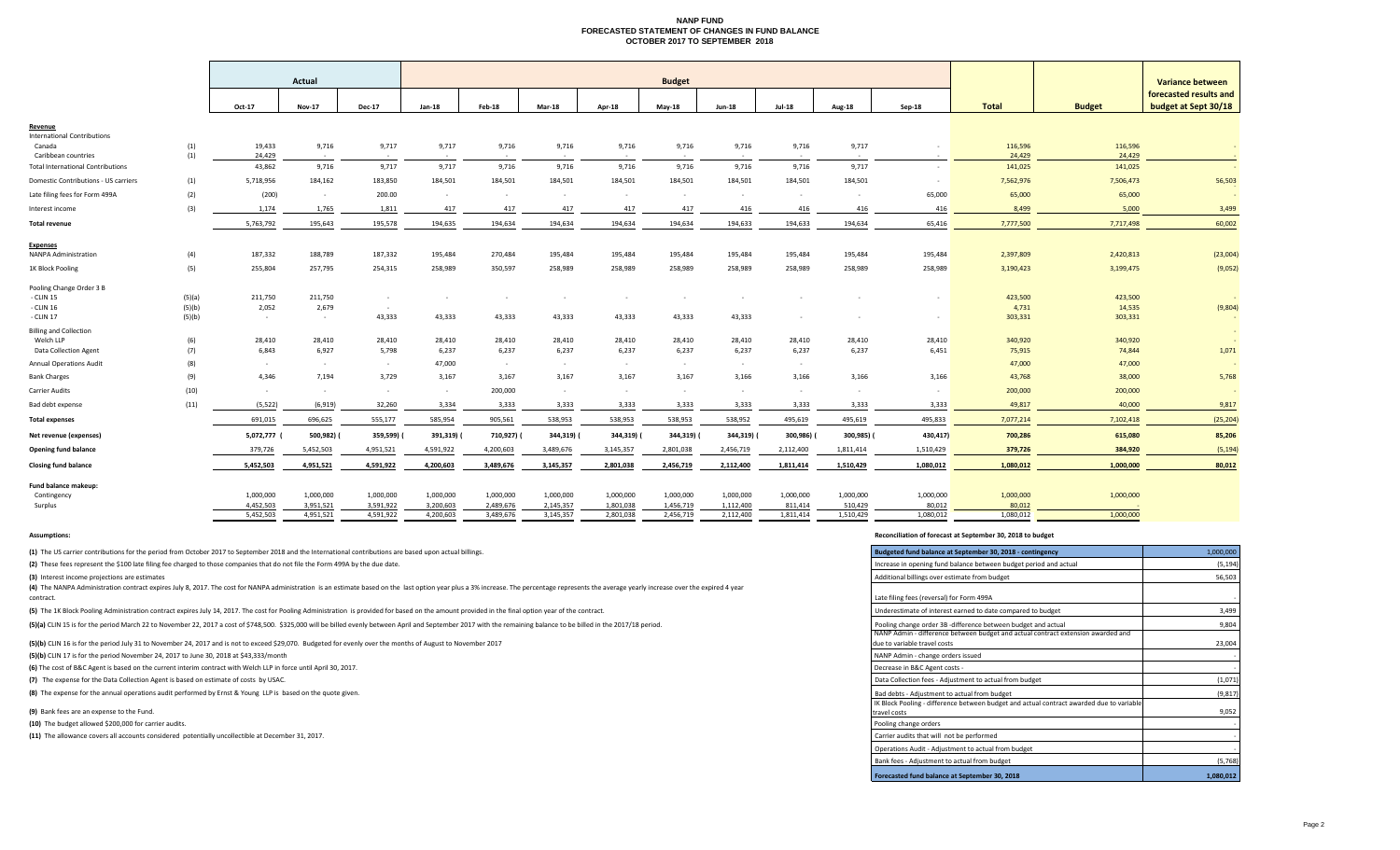#### **CURRENT AND FORECASTED LIABILITIES**

|                                                                                    |               |               | Current |         |               |               |               |         |               |  |
|------------------------------------------------------------------------------------|---------------|---------------|---------|---------|---------------|---------------|---------------|---------|---------------|--|
|                                                                                    |               |               | Dec-17  | Jan-18  | <b>Feb-18</b> | <b>Mar-18</b> | <b>Apr-18</b> | May-18  | <b>Jun-18</b> |  |
| <b>NEUSTAR - NANPA Administration</b>                                              |               |               | 187,332 | 195,484 | 270,484       | 195,484       | 195,484       | 195,484 | 195,484       |  |
| - Payment authorized by the FCC in December<br>November 2017                       | \$<br>188,789 |               |         |         |               |               |               |         |               |  |
| - Authorization by the FCC has not been received for payment                       |               |               |         |         |               |               |               |         |               |  |
| December 2018                                                                      |               | \$<br>187,332 |         |         |               |               |               |         |               |  |
| NEUSTAR -1K Block Pooling & Change Order 3B                                        |               |               | 297,648 | 302,322 | 393,930       | 302,322       | 302,322       | 302,322 | 302,322       |  |
| - Payment authorized by the FCC in December                                        |               |               |         |         |               |               |               |         |               |  |
| November 2017                                                                      | \$<br>472,224 |               |         |         |               |               |               |         |               |  |
| - Authorization by the FCC has not been received for payment                       |               |               |         |         |               |               |               |         |               |  |
| December 2017                                                                      |               | 297,648<br>\$ |         |         |               |               |               |         |               |  |
| Welch LLP - Billing & Collection Agent                                             |               |               | 28,410  | 28,410  | 28,410        | 28,410        | 28,410        | 28,410  | 28,410        |  |
| - Payment authorized by the FCC in December                                        |               |               |         |         |               |               |               |         |               |  |
| November 2017                                                                      | \$<br>28,410  |               |         |         |               |               |               |         |               |  |
| - Authorization by the FCC has not been received for payment                       |               |               |         |         |               |               |               |         |               |  |
| December 2017                                                                      |               | \$<br>28,410  |         |         |               |               |               |         |               |  |
| <b>USAC - Data Collection Agent</b><br>- Payment authorized by the FCC in December |               |               | 6,237   | 6,237   | 6,237         | 6,237         | 6,237         | 6,237   | 6,237         |  |
| November 2017                                                                      | \$<br>5,797   |               |         |         |               |               |               |         |               |  |
| - Authorization by the FCC has not been received for payment<br>December 2017      |               | \$<br>6,237   |         |         |               |               |               |         |               |  |
|                                                                                    |               |               |         |         |               |               |               |         |               |  |
| <b>Carrier audits</b>                                                              |               |               |         |         | 200,000       |               |               |         |               |  |
| Ernst & Young LLP- Annual operations audit                                         |               |               |         | 47,000  |               |               |               |         |               |  |
| Audit fee for the 2016/2017 fiscal audit                                           | \$<br>47,000  |               |         |         |               |               |               |         |               |  |
| <b>Bank Fees</b>                                                                   |               |               |         | 3,167   | 3,167         | 3,167         | 3,167         | 3,167   | 3,167         |  |
|                                                                                    |               |               |         |         |               |               |               |         |               |  |
| Total                                                                              |               |               | 519,627 | 582,620 | 902,228       | 535,620       | 535,620       | 535,620 | 535,620       |  |